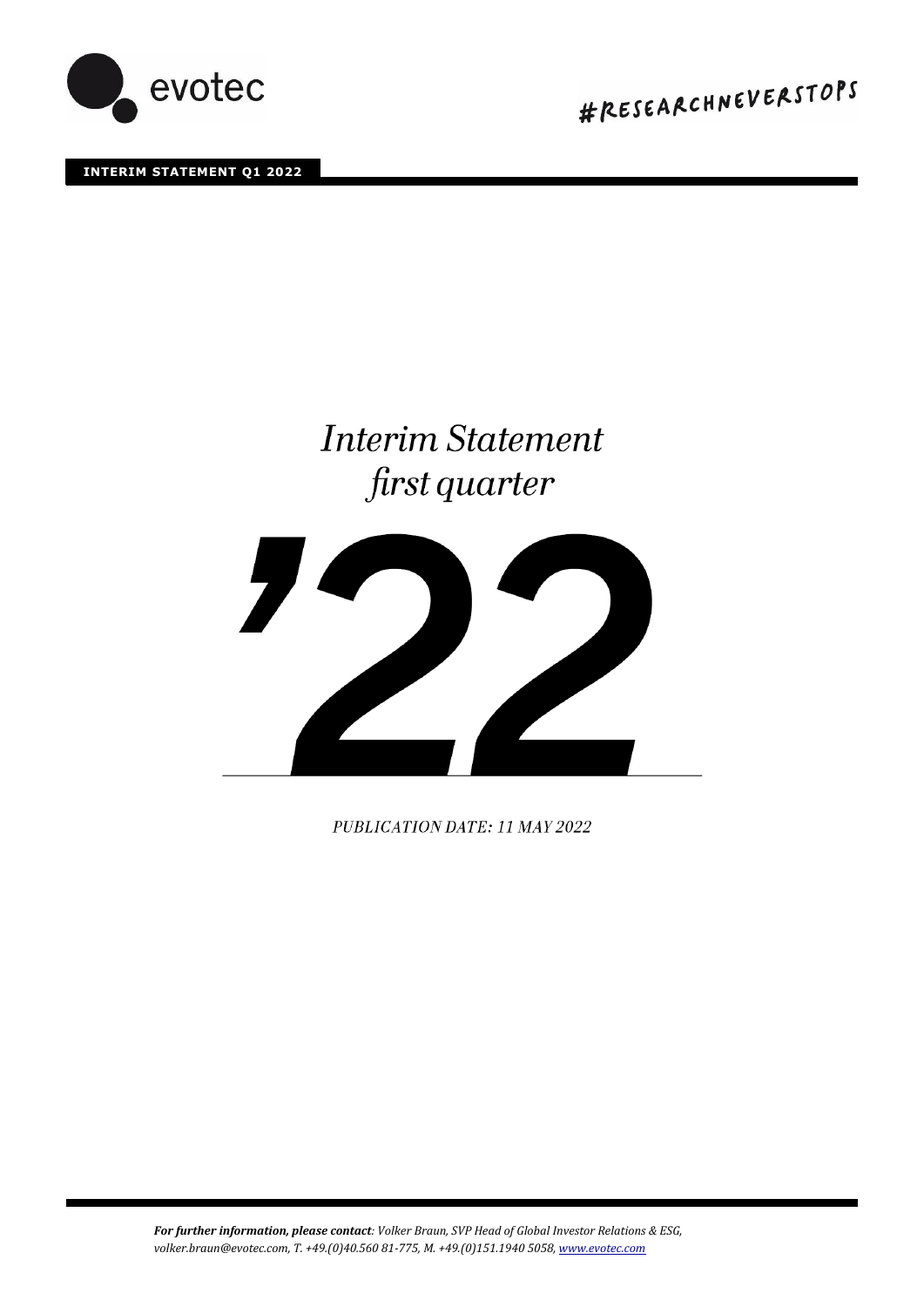

## *HIGHLIGHTS*

- *STRONG PERFORMANCE LEADS TO SIGNIFICANT REVENUE GROWTH*
- *STRONG MOMENTUM IN ALL BUSINESS AREAS*
- *NEW PARTNERSHIPS BASED ON DATA-DRIVEN PRECISION MEDICINE PLATFORMS*
- *GUIDANCE FOR FULL-YEAR 2022 CONFIRMED*

# *STRONG REVENUE GROWTH IN ALL BUSINESS AREAS FUELLED BY ONGOING EXPANSION AND STRENGTHENS POSITIVE DEVELOPMENT*

- For Group revenues increased by 24% to  $\epsilon$  164.7 m (Q1 2021:  $\epsilon$  133.1 m); like-for-like base revenue growth (excluding fx effects) up 19%
- Revenues from milestones, upfronts and licenses of  $\mathfrak{C}$  4.5 m above last year (Q1 2021:  $\mathfrak{C}$  4.4 m)
- Strong progress in both segments: Total EVT Execute revenues up 27% to  $\epsilon$  174.5 m (O1 2021:  $\epsilon$  136.9 m); EVT Innovate revenues also up 27% to  $\text{\textsterling}$  35.9 m (Q1 2021:  $\text{\textsterling}$  28.2 m)
- Adjusted Group EBITDA of  $\epsilon$  18.9 m (Q1 2021:  $\epsilon$  21.1 m) primarily driven by capacity expansions at all sites, in particular the continued ramp-up of our J.POD® Redmond (US) facility, an increase in unpartnered R&D (up 12%), partially offset by positive currency effects
- $\triangleright$  Other non-operating result of € (69.2) m (Q1 2021: € 47.7 m) affected from a non-cash fair value adjustments of the equity participation in public listed Exscientia plc.

## *SETTING THE PACE WITH PRECISION MEDICINE PLATFORMS*

- New data-driven drug discovery collaboration with Eli Lilly and Company ("Lilly") in metabolic diseases
- Drug discovery partnership with Boehringer Ingelheim in ophthalmology based on induced pluripotent stem cells ("iPSCs")
- Launch of Evotec's translational molecular patient database E.MPD, one of the largest and highest quality molecular databases globally
- Further strong progress in neuroscience and oncology collaboration with Bristol Myers Squibb ("BMS")
- Strong growth momentum in all areas e.g., new INDiGO agreements, CMC, screening and sample management alliances as well as several new integrated drug discovery & development alliances
- Grant from BMBF to support clinical development of EVT075 in viral indications
- Bayer initiated Phase II of bradykinin receptor B1 BAY 2395840 in diabetic neuropathic pain but also terminated further development of P2X3 antagonist eliapixant
- Expansion of licensing agreement with JingXin for EVT201, submission of regulatory approval in China through JingXin (after period-end)
- Successful expansion of the **EVO***equity* portfolio with new equity stakes in several highly promising companies (e.g., Tubulis; after period-end)

## *CORPORATE*

Dr Matthias Evers joins Evotec as Chief Business Officer (after period-end)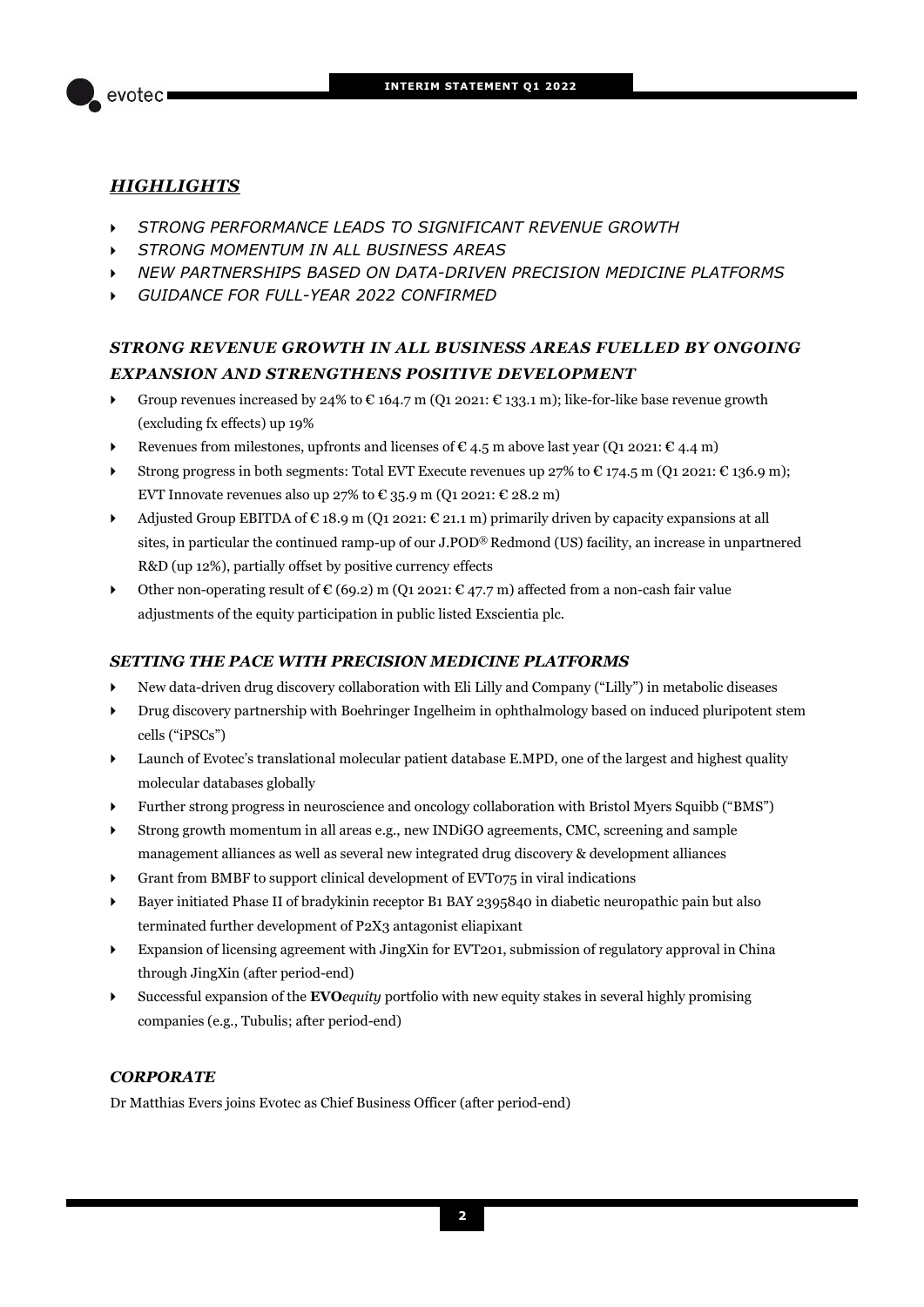

# *BUSINESS OUTLOOK FOR FULL-YEAR 2022 AND MID-TERM TARGETS 2025 CONFIRMED*

- Group revenues expected to be in a range of  $\mathfrak{C}$  700 720 m ( $\mathfrak{C}$  690 710 m at constant exchange rates)  $(2021: \text{€ }618 \text{ m})$
- Adjusted Group EBITDA expected to be in the range of  $\epsilon$  105 120 m ( $\epsilon$  95 110 m at constant exchange rates) (2021:  $\text{\textsterling}$  107 m)
- ▶ Unpartnered research and development expenses expected to be in a range of  $\epsilon$  70 80 m (2021:  $\epsilon$  58 m)
- Mid-term goals target revenue growth to > € 1,000 m, adjusted EBITDA of ≥ € 300 m and unpartnered research and development expenses of  $> \mathbb{C}$  100 m by 2025

The forecast takes in account – as far as possible – the current global uncertainties related to the COVID-19 pandemic and the Russian invasion of Ukraine.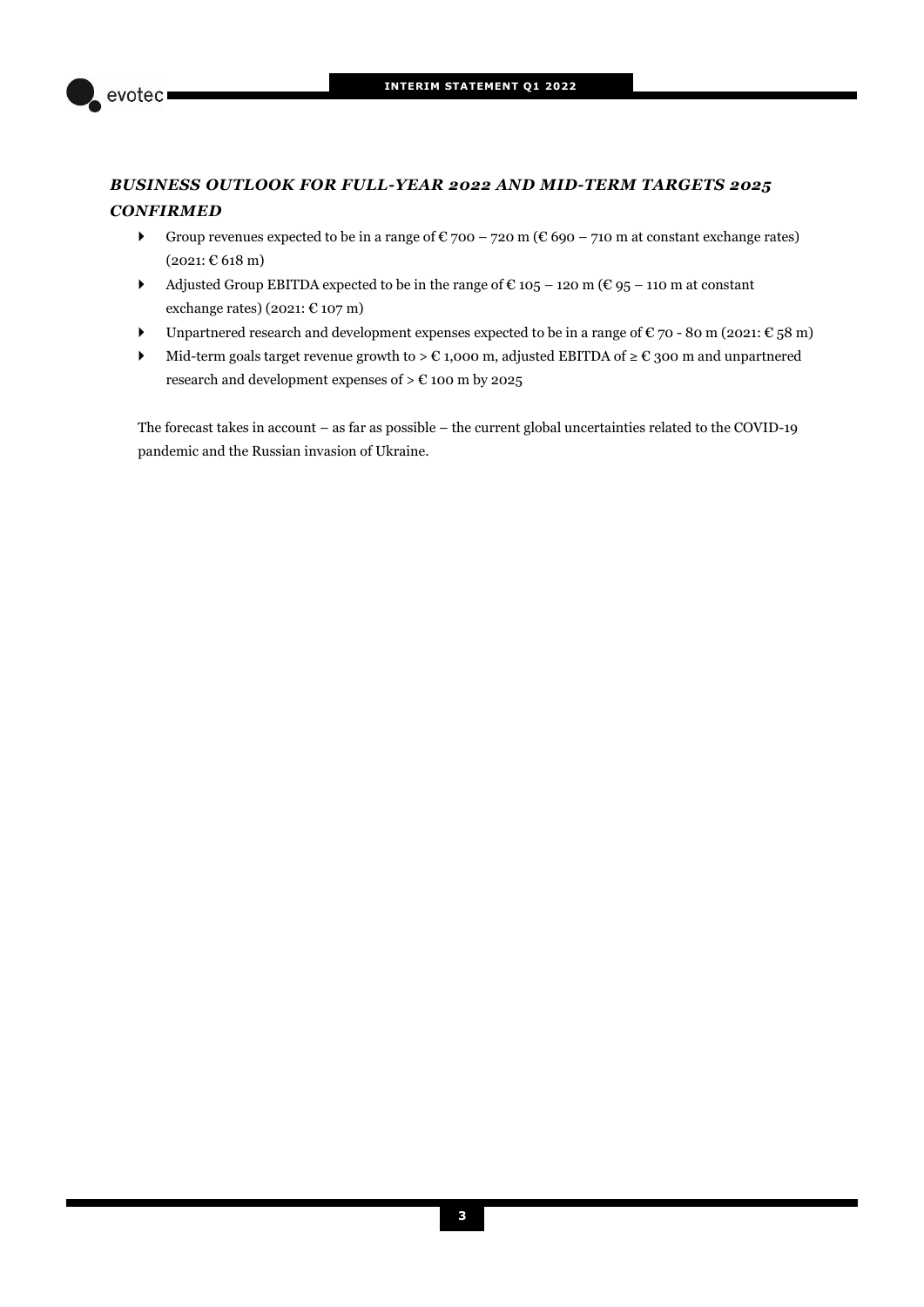

## *FINANCIAL HIGHLIGHTS*

The following table provides an overview of the financial performance in the first quarter of 2022 compared to the same period in 2021. More detailed information can be found on page 11 of this interim statement.

#### *Key figures of consolidated income statement & segment information*

*Evotec SE & subsidiaries – First three months of 2022* 

| In T $\epsilon$                                     | <b>EVT</b><br>Execute | <b>EVT</b><br>Innovate | <b>Intersegment</b><br><b>Eliminations</b> | <b>Evotec</b><br>Group<br>Q1 2022 | <b>Evotec</b><br>Group<br>Q1 2021 |
|-----------------------------------------------------|-----------------------|------------------------|--------------------------------------------|-----------------------------------|-----------------------------------|
| External revenues <sup>1)</sup>                     | 128,771               | 35,901                 |                                            | 164,672                           | 133,085                           |
| Intersegment revenues                               | 45,768                |                        | (45,768)                                   |                                   |                                   |
| Costs of revenues                                   | (140, 211)            | (33,900)               | 41,733                                     | (132,378)                         | (102, 406)                        |
| <b>Gross profit</b>                                 | 34,328                | 2,001                  | (4,035)                                    | 32,294                            | 30,679                            |
| Gross margin in %                                   | 19.7                  | 5.6                    |                                            | 19.6                              | 23.1                              |
|                                                     |                       |                        |                                            |                                   |                                   |
| R&D expenses <sup>2)</sup>                          | (966)                 | (21, 182)              | 4,035                                      | (18, 113)                         | (18, 460)                         |
| SG&A expenses                                       | (25, 249)             | (6,317)                |                                            | (31,566)                          | (21, 194)                         |
| Impairments of<br>intangible assets and<br>goodwill |                       |                        |                                            |                                   |                                   |
| Other operating<br>income (expenses), net           | 6,850                 | 10,998                 |                                            | 17,848                            | 15,753                            |
| <b>Operating result</b>                             | 14,963                | (14,500)               |                                            | 463                               | 6,778                             |
|                                                     |                       |                        |                                            |                                   |                                   |
| <b>Adjusted EBITDA3)</b>                            | 32,239                | (13, 377)              |                                            | 18,862                            | 21,105                            |

*1) Adjusted for exchange rate effects, Group revenues amount to € 158.9 m* 

*2) Of which unpartnered R&D expenses of € 16.6 m in Q1 2022 (Q1 2021: € 14.9 m)*

*3) Before changes in contingent consideration, income from bargain purchase and excluding impairments on goodwill, other intangible and tangible assets as well as the total non-operating result*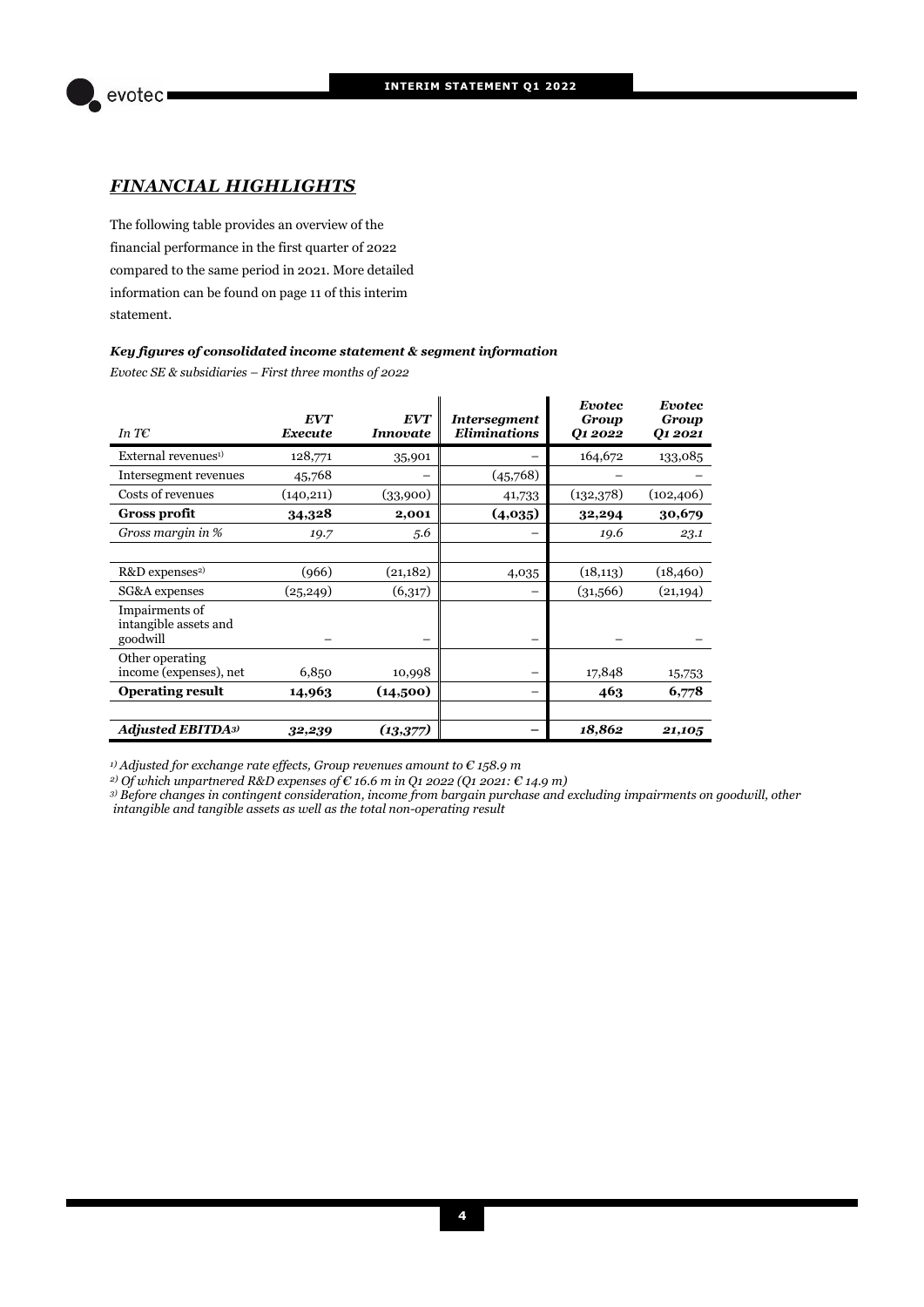## *OPERATIONAL HIGHLIGHTS*

*Note: In the wake of the Russian invasion of Ukraine, rising energy prices are affecting Evotec. The likely development of this cost increase is reflected in our guidance, and we are actively implementing measures to save energy in order to reduce the impact.* 

*In the area of material procurement, a very small portion of compounds used in our screening activities comes from Ukraine. We are in the process of identifying other sources for those materials.* 

*Evotec does not entertain any direct business relations with Russian companies and is therefore not directly affected on the revenue side.* 

## *New data-driven drug discovery collaboration with Lilly in metabolic diseases*

Based on Evotec's unique and extensive kidney disease patient database, Evotec entered a new drug discovery collaboration with Lilly in the field of metabolic diseases. Under the partnership's three-year term, Evotec and Lilly aim to discover potential drug candidates for the treatment of diabetes and chronic kidney diseases from targets identified by Lilly or by Evotec.

## *New iPSC-based drug discovery partnership with Boehringer Ingelheim in ophthalmology*

Evotec also entered a new target and drug discovery partnership with Boehringer Ingelheim, focusing on iPSC-based disease modelling for ophthalmologic disorders. Through phenotypic screening of human iPSC-derived cells, supported by Evotec's

**EVO***panOmics* platform, Evotec will identify small molecules able to modulate disease phenotypes, and then validate promising underlying targets for potential therapeutic interventions.

## *Launch of Evotec's translational molecular patient database E.MPD*

To leverage the power of molecular data, Evotec launched E.MPD, one of the largest and highest quality molecular databases globally. With E.MPD, Evotec integrates another key offering into its data-driven R&D Autobahn to Cures. E.MPD is intended to serve as the backbone for data-driven partnerships that will lead to innovative new medicines, better patient stratification, and potentially pave the way towards a new paradigm of more effective diagnostic and preventative healthcare. Furthermore, Evotec expanded E.MPD in the field of kidney diseases with a focus on nephrotic syndrome through a collaboration with the University of Bristol.

## *Several new and extended drug discovery and development agreements*

In the first three months of 2022, Evotec delivered a strong operational performance based on its fully integrated R&D platform **EVO***iR&D*. The company initiated several new partnerships in addition to the extension of existing alliances across the various stages of drug discovery and development, as well as across modalities and business areas.

## *Strategic decisions from Evotec-partner Bayer affecting co-owned pipeline*

At the beginning of February of 2022, Bayer informed Evotec about its decision to discontinue the development of the investigational P2X3 receptor antagonist eliapixant (BAY1817080). As a consequence of Bayer's decision, Evotec regained the rights to all P2X3 assets. The Company continues to evaluate the underlying data and all options available with this asset.

In March of 2022, Bayer progressed another promising small molecule from the Evotec-Bayer multi-target research alliance. Bayer initiated a Phase II clinical trial to evaluate the safety and efficacy of BAY2395840 in patients with diabetic neuropathic pain, triggering a  $\epsilon_3$ m milestone payment.

## *Further progress in neuroscience and oncology collaborations with BMS*

After BMS progressed its first programme from the neuroscience collaboration, EVT8683, into clinical development in late 2021, Evotec and BMS expanded their neurodegeneration collaboration in early 2022. Under the expansion, BMS increases its access to a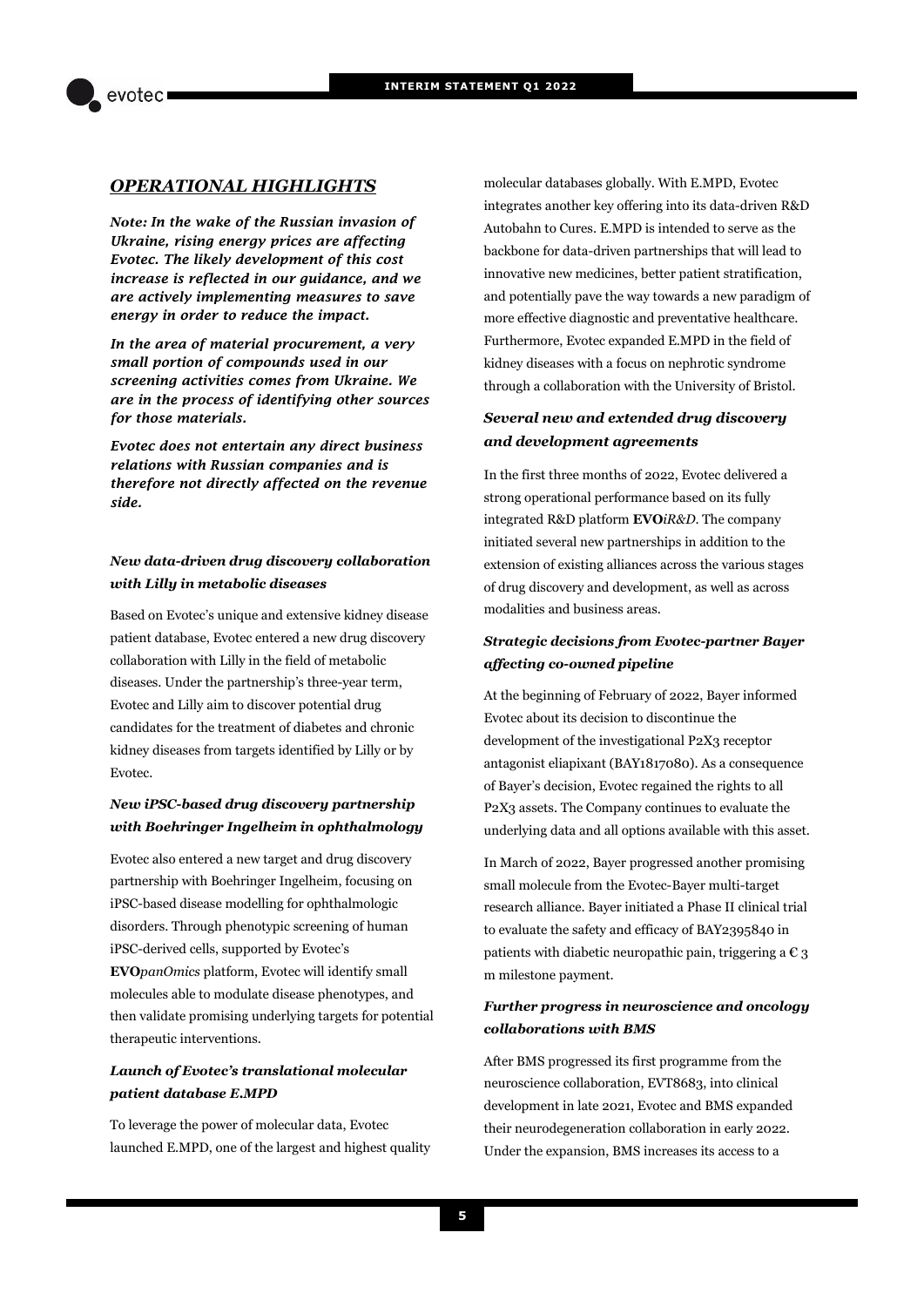evotec

novel targeted protein degradation approach with a focus on selected targets that are relevant to a range of neurodegenerative conditions. The ongoing targeted protein degradation collaboration is progressing with noteworthy scientific success and outstanding efficiency.

#### *Successful expansion of the EVOequity portfolio with new equity stakes in several highly promising companies*

Over the first three months of 2022, Evotec continued to grow and diversify its **EVO***equity* portfolio of strategic equity stakes with several investments into highly promising companies. Evotec made an equity investment in IMIDomics, Inc., a privately held global biotechnology company focused on the discovery and development of new targets and medicines for the treatment of patients with immune-mediated inflammatory diseases. Further, Evotec invested in Centauri Therapeutics Limited's Series A investment round. Centauri is an immunotherapy company focused on the treatment of infectious diseases.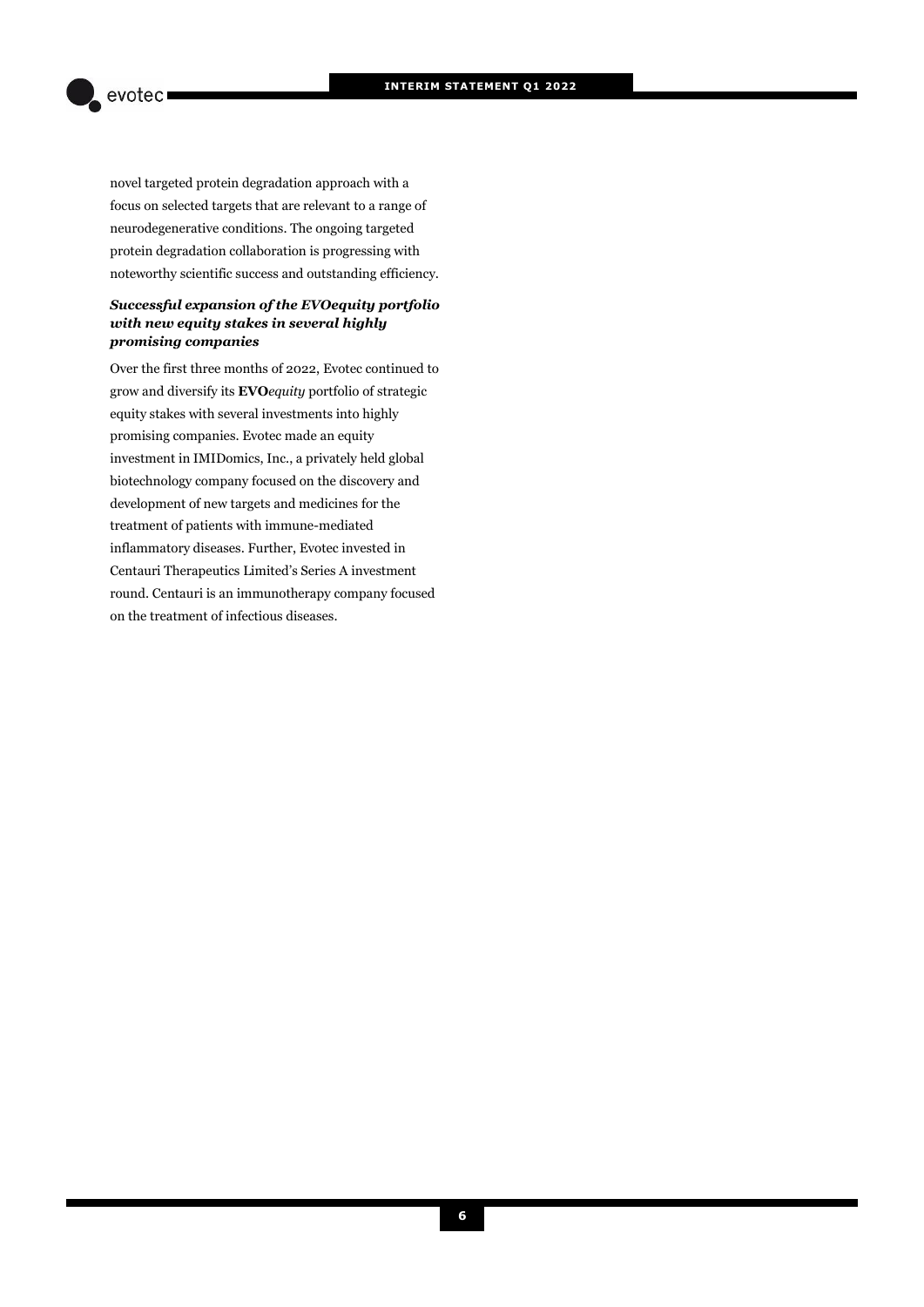# *REPORT ON THE FINANCIAL SITUATION AND RESULTS*

#### *1. Results of operations*

**Group revenues** in the reporting period increased by 24% or € 31.6 m to € 164.7 m (Q1 2021: € 133.1 m). This increase demonstrates strong performance across all areas despite macro-economic headwinds and a slowdown of biotech funding. At constant fx rates, Group revenues would have grown by 19% to  $\epsilon$  158.9 m. Growth of the base business at constant fx rates reached 20%. Milestone, upfront and license revenues of  $\epsilon$  4.5 m were recognized, primarily from our collaborations with Bayer and Lilly (Q1 2021:  $\mathfrak{C}_4$ .7m). Just – Evotec Biologics (US) contributed  $\epsilon$  12.4 m during the three months ended 31 March 2022 versus  $\epsilon$  12.3 m in the comparable prior year period.

The **Costs of revenue** recognized during the three months ended 31 March 2022 amounted to € 132.4 m (Q1 2021:  $\epsilon$  102.4 m) yielding a gross margin of 19.6% (Q1 2021: 23.1%). The increase of Costs of revenue was primarily attributable to the strong growth of the overall business and the recognition of expenses related to expanding our precision medicine platforms as well as the capacities of Just – Evotec Biologics (US). On a comparable basis, the underlying earnings quality has improved significantly. Total gross margin excluding Just – Evotec Biologics (US) would have reached 27% vs. 23% during the same period last year.

R&D expenses were  $\epsilon$  18.1 m, compared to  $\epsilon$  18.5 m in the three months ended 31 March 2021 (a decrease of 2%). The increase in **unpartnered R&D expenses** by 11.4% (€ 16.6 m vs. Q1 2021: € 14.9 m) primarily reflects the overall growth activities of Evotec whereas **partnered R&D expenses** decreased by 58% to € 1.5 m (Q1 2021: € 3.6 m).

**SG&A expenses** for the three months ended 31 March 2022 amounted to  $\epsilon$  31.6 m,  $\epsilon$  10.4 m or 49% higher compared to last year (Q1 2021:  $\epsilon$  21.2 m). The increase was primarily attributable to the recruitment of personnel to support the business growth. Capacity expansion resulted in higher depreciation of facilities, in particular related to the new J.POD® Redmond (US) facility. Rising energy prices as a result of the Russian invasion of Ukraine began to have an effect at the end of Q1 2022. Furthermore, we recognised recurring costs related to the US listing, which did not affect the first three quarters of 2021.

**Other net operating income and expenses** in the first three months of 2022 amounted to  $\epsilon$  17.8 m (Q1 2021:  $\text{\large (C 15.8 m)}$ . Main elements were related to Sanofi recharges for ID Lyon ( $\in$  8.3 m) and R&D tax credits from France and Italy ( $\epsilon$  9.4 m).

Evotec recorded an **operating result** for the first three months of 2022 of  $\epsilon$  0.5 m (Q1 2021:  $\epsilon$  6.8 m), mainly as a result of headcount expansion, insurance costs as well as higher depreciations (Q1 2022:  $\epsilon$  16.2 m vs Q1 2021: € 11.1 m).

The **other non-operating result** decreased to € (69.2) m year-on-year (Q1 2021: € 47.7 m). This was mainly due to fair-value adjustments to Evotec's Exscientia plc equity position in both periods. Fair value adjustments were positive in Q1 2021 after Exscientia closed a Series C financing round, which resulted in an effect of  $\epsilon$  50.4 m. In Q1 2022, Exscientia's ordinary share price dropped from \$19.76 at the end of 2021 to \$14.40 as of 31 March 2022, which resulted in a noncash loss from equity of  $\epsilon$  62.8m.

**Adjusted Group EBITDA** of the first three months 2022 totalled at € 18.9 m (Q1 2021: € 21.1 m). The development is a result of further capacity expansions and recurring costs related to the listing in the U.S., both measures necessary to secure future growth and to execute on our mid- and long-term strategy.

The **net income** as of 31 March 2022 amounted to  $\epsilon$ (73.2) m (Q1 2021:  $\text{E}$  52.7 m), mainly due the fair value adjustment of Evotec's stake in Exscientia plc.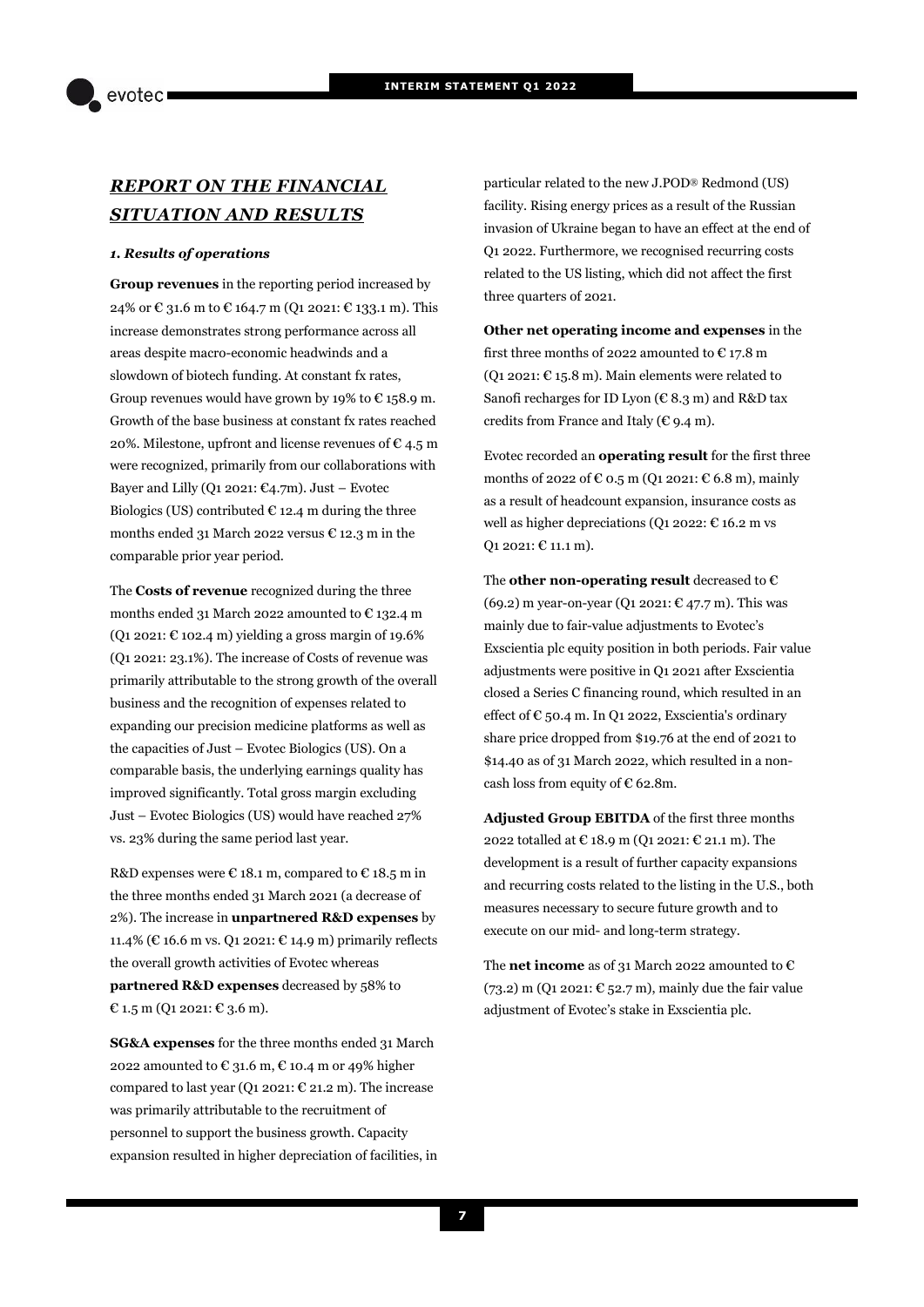#### *2. Operating segments EVT Execute and EVT Innovate*

Both segments showed significant revenue growth in the first three months 2022. EVT Execute segment revenues (incl. intersegment revenues) increased by 27% to  $\epsilon$ 174.5 m (Q1 2021:  $\epsilon$  136.9 m), due to a strong demand for our offering across all areas. Intersegment revenues amounted to  $\epsilon$  45.8 m (Q1 2021:  $\epsilon$  32.0 m), in order to support the strong momentum of EVT Innovate.

The EVT Execute segment recorded costs of revenue of € 140.2 m in the first three months of 2022 (Q1 2021:  $\epsilon$  107.7 m), resulting in a gross margin of 19.7% (Q1 2021: 21.4%) supported by the recognition of the milestone payment from Bayer, which partially compensated for higher depreciations and ramp-up costs at our J.POD® Redmond (US) facility. R&D expenses decreased to  $\epsilon$  1.0 m (Q1 2021:  $\epsilon$  2.0 m), SG&A expenses were  $\in$  25.2 m (Q1 2021:  $\in$  17.0 m).

Adjusted EBITDA of the EVT Execute segment was € 32.2 m, and thus was 14% above the previous year level (Q1 2021: € 28.3 m).

The EVT Innovate segment generated revenues of € 35.9 m (Q1 2021: € 28.2 m). This increase of 27% was mainly driven by higher base revenues including collaboration revenue from BMS, Breakpoint, DarkBlue and NephThera.

The EVT Innovate segment incurred costs of revenue of € 33.9 m (Q1 2021: € 25.1 m). The gross margin decreased to 5.6% (Q1 2021: 10.8%). This was mainly due to additional capacity expansion. The EVT Innovate segment had R&D expenses of  $E$  21.2 m (Q1 2021: € 18.1 m). The increase in R&D expenses was driven by higher expenses for proprietary projects and platform R&D. The segment's selling, general and administrative expenses increased to  $\epsilon$  6.3 m (Q1 2021:  $\epsilon$  4.2 m) as a result of expanded business development activities.

Therefore, the EVT Innovate segment reported adjusted EBITDA of  $\mathcal{C}(13.4)$  m (Q1 2021:  $\mathcal{C}(7.2)$  m).

#### *3. Financing and financial position*

**Cash flow from operating activities** amounted to € 63.6 m compared with € 2.5 m in the prior year quarter, mainly due to reduction in receivables and further improvement in working capital requirements after the receipt of pre-payments and milestones in Q1 2022 that had been announced in Q4 2021.

**Cash flow used in investing activities** for the first three months of 2022 amounted to  $\epsilon$  (95.7) m compared to  $\epsilon$  (46.5) m in the same period of the previous year. Capital expenditure on property, plant and equipment increased to  $\epsilon$  42.9 m (Q1 2021:  $\epsilon$  36.3 m). Recent spending focused on Integrated Drug Discovery (IDD), personalised medicine platforms and a minor part on the second J.POD® facility in Toulouse, France. Investments in associated companies and other longterm investments in the first three months of 2022 almost doubled to  $\in$  15.1 m (Q1 2021:  $\in$  8.8 m) and included new cash investments in equity holdings such as Centauri Therapeutics Ltd. and IMIDomics Inc.

There was a net **cash outflow** of  $\in$  (5.3) m for **financing activities** in the three months ended 31 March 2022 (Q1 2021: € 17.9 m).

Cash and cash equivalents were  $\epsilon$  660.5 m as of 31 March 2022 (31 December 2021: € 699.3 m). In addition, investments increased to  $\epsilon$  194.3 m (31 December 2021: € 158.9 m). Consequently, **total Liquidity** remained stable amounting to  $\epsilon$  854.8 m (31 December 2021:  $\epsilon$  858.4 m). The high seasonal cash outflow from payments for annual maintenance, license and insurance contracts was off-set by prepayments and milestones.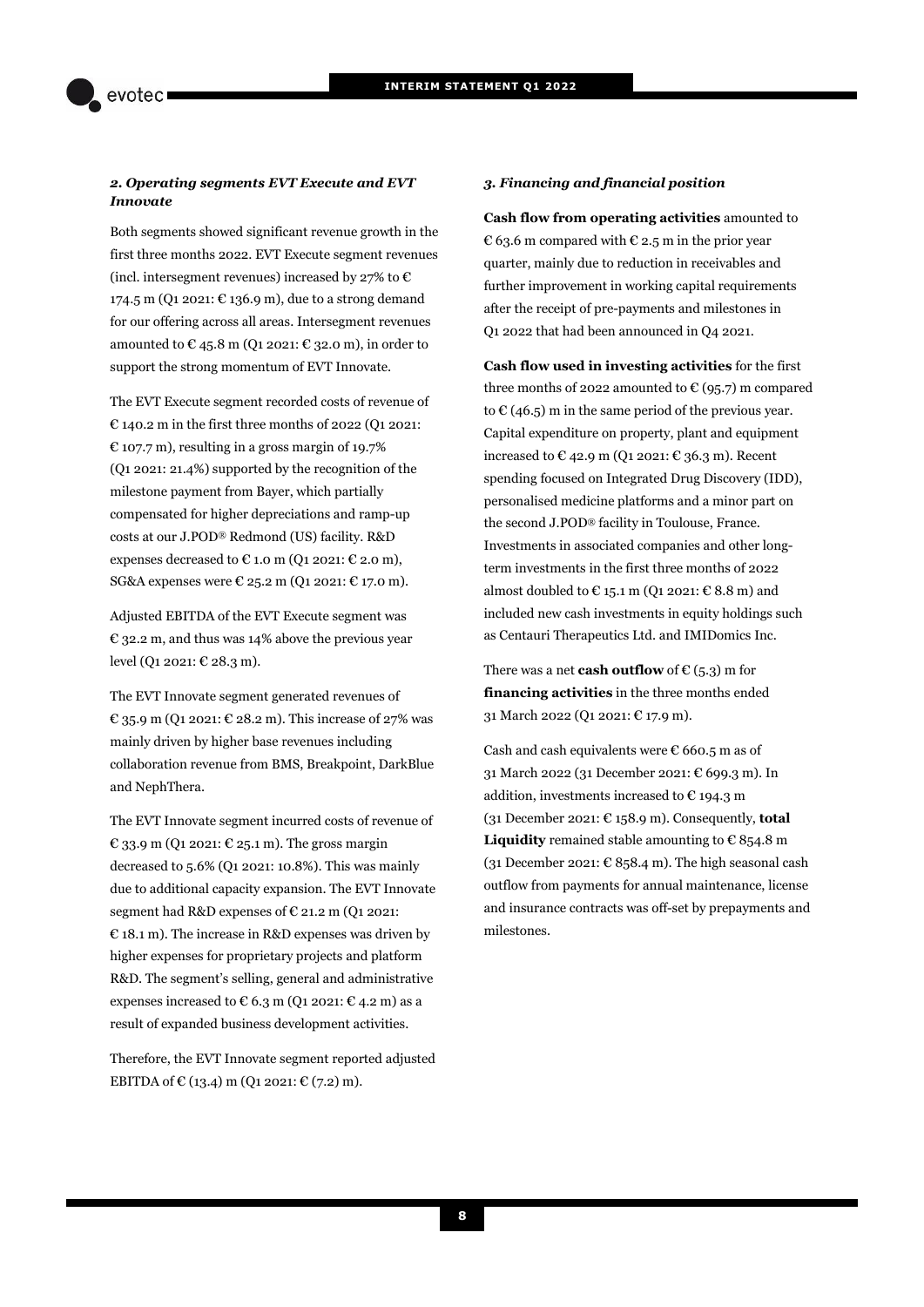#### *4. Assets, liabilities and stockholders' equity*

#### *Assets*

Between 31 December 2021 and 31 March 2022, **total assets** decreased slightly by  $\epsilon$  50.2 m to  $\epsilon$  2,185.0 m (31 December 2021: € 2,235.2 m).

**Trade accounts receivable** and accounts receivable from associated companies and other long-term investments decreased in the three months ended 31 March 2022 by € 38.2 m to €98.9 m (31 December 2021: € 134.7 m). Consequently, **Days Sales Outstanding (DSO)** of 55 days improved materially back to the bandwidth between 50 and 60 days (31 December 2021: 80 days) as a result of high cash receipts in Q1 2022.

**Property, plant and equipment** rose by € 36.8 m to  $\epsilon$  521.4 m (31 December 2021:  $\epsilon$  484.6 m). The increase was mainly attributable to capex for further capacity expansions, exceeding depreciations.

**Goodwill and intangibles** declined by € 1.6 m compared with 31 December 2021, to  $\epsilon$  286.8 m, primarily due to fx effects.

**Long-term investments** amounted to € 231.8 m (31 December 2021:  $\epsilon$  281.8 m). This decrease resulted mainly from the fair value adjustment to Evotec's stake in Exscientia plc.

#### *Liabilities*

**Trade accounts payable** increased by  $\epsilon$  2.1 m in the three months ended 31 March 2022 to  $\epsilon$  74.7 m (31 December 2021: € 72.6 m).

**Short- and long-term debt and leases** increased by € 5.7 m to € 518.6 m (31 December 2021: € 512.9 m).

**Net debt leverage ratio** of (5.5)x adjusted EBITTDA, excl. IFRS 16 effect and (3.2)x incl. IFRS 16 remained stable versus Q4 2021.

#### *Stockholders' equity*

As of 31 March 2022, Evotec's overall capital structure remained stable at a strong equity balance compared with the end of 2021. Total stockholders' equity amounted to  $\epsilon$  1,309.9 m (31 December 2021:

 $E$  1,377.7 m). Due to the exercise of stock options and Share Performance Awards, a total 176,952,653 shares were issued and outstanding with a nominal value of € 1.00 per share as of 31 March 2022.

Evotec's equity ratio as of 31 March 2022 slightly decreased to 59.9% (31 December 2021: 61.6%) due to the fair value adjustment of the Exscientia stake.

#### *5. Subsequent events*

Evotec SE announced on 10 May 2022 that the Company has extended and expanded its partnership with Bristol Myers Squibb in targeted protein degradation, originally signed in 2018.

Aim of the eight-year extension is to develop a broad pipeline of molecular glue degraders which are small, drug-like compounds. Evotec receives an upfront payment of \$ 200 m and expects to obtain further performance- and programme-based milestone payments.

#### *6. Human Resources*

#### *Employees*

Headquartered in Hamburg, Germany, the Evotec Group employs 4,354 people globally as of 31 March 2022 (31 December 2021: 4,198 employees), a total increase of 4% compared to 31 December 2021.

Evotec's strong growth is driven decisively by the expertise, passion, and skill of all employees at all levels both in Europe and in the US.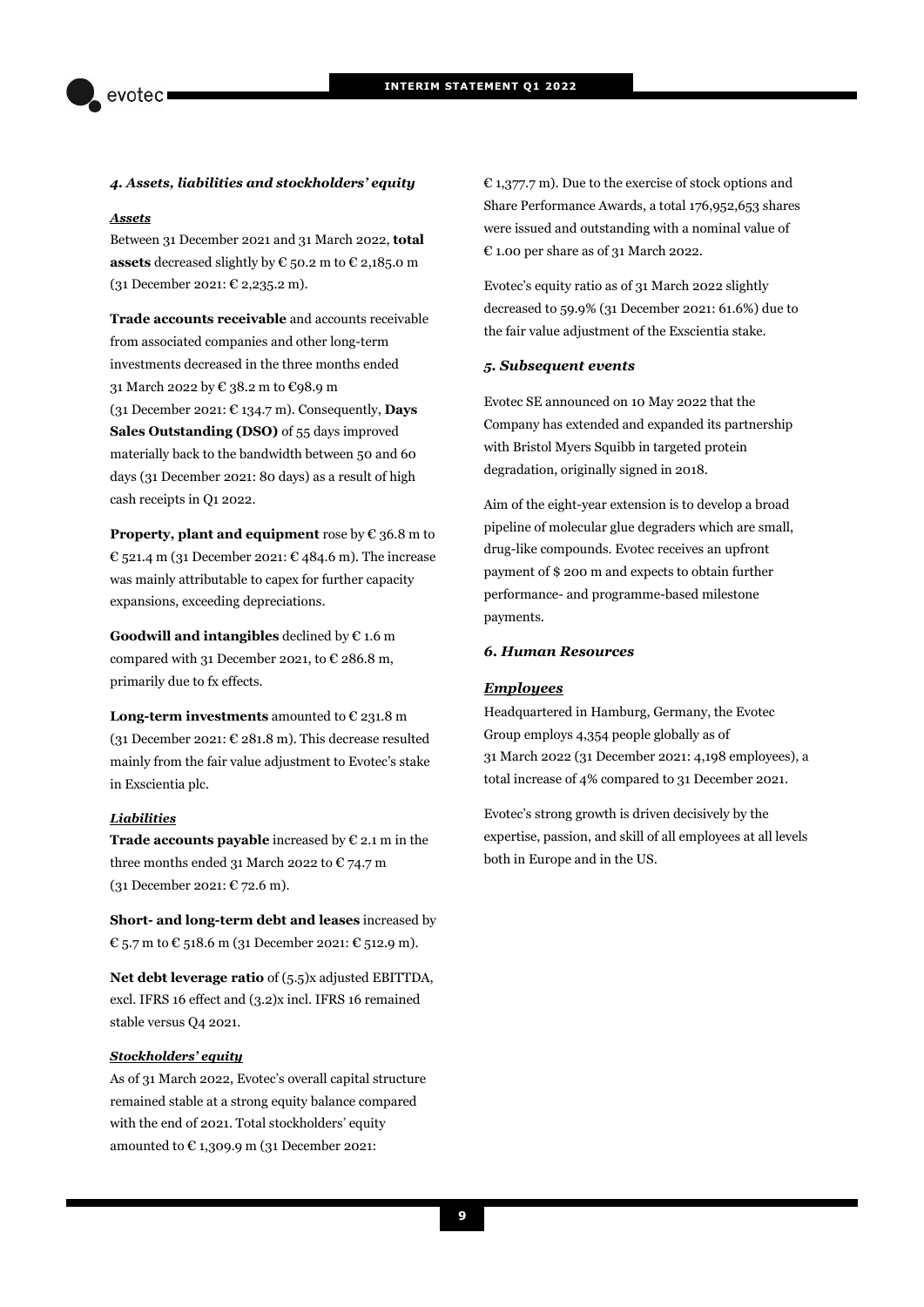

# *FINANCIAL OUTLOOK*

#### *Guidance for full-year 2022 confirmed*

In 2022, Evotec expects group revenues to grow in the range of  $\mathfrak{C}$  700–720 m. This assumption is based on current orders in hand, foreseeable new contracts and the extension of contracts as well as prospective milestone payments as well as the current status of the main foreign currency exchange rates (especially USD; GBP). Furthermore, the forecast takes in account – as far as possible – the current global uncertainties related to the COVID-19 pandemic and the Russian invasion of Ukraine.

Regardless of the challenges, Evotec still expects adjusted Group EBITDA to come in a range of  $\epsilon$  105– 120 m. This projection takes into account increasing

expenses for promising R&D projects, the adoption of organisation structures to ensure sustainable growth and the ramp-up of the Just – Evotec Biologics business via investments, the further expansion of the J.POD® capacities in the US and the construction of a second J.POD® in Europe (Toulouse, France).

Evotec's activities are all related to R&D. Aside from the partnered and funded R&D, Evotec will continue to strongly invest in its own unpartnered R&D to further expand its long-term and sustainable pipeline of first-in-class projects and platforms. Evotec expects unpartnered R&D investments in this area between  $\epsilon$  70 and 80 m in 2022.

|                                     | Guidance 2022 | <b>Guidance</b><br>$2022^{1)}$ at<br>constant fx | Actual<br>31 December<br>2021 |
|-------------------------------------|---------------|--------------------------------------------------|-------------------------------|
| Group revenues                      | € 700 - 710 m | € 690 - 710 m                                    | $\epsilon$ 618 m              |
| Unpartnered R&D expenses            | € 70 - 80 m   |                                                  | € 58 m                        |
| Adjusted Group EBITDA <sup>2)</sup> | € 105 - 120 m | € 95 - 110 m                                     | € 107 m                       |

*1) 2021: €/USD 1.18; €/GBP 0.86* 

*2) EBITDA is defined as earnings before interest, taxes, depreciation and amortisation of intangibles. Adjusted EBITDA excludes changes of contingent consideration, income from bargain purchase and impairments on goodwill, other intangible and tangible assets as well as the total non-operating result* 

#### *Unchanged mid-term targets*

Evotec's Management targets revenues growing to more than  $\epsilon$  1,000 m and adjusted EBITDA reaching at least € 300 m by 2025. Furthermore, Evotec underlines once more its commitment to innovation and thus plans to increase investments in R&D to more than  $\epsilon$  100 m by 2025.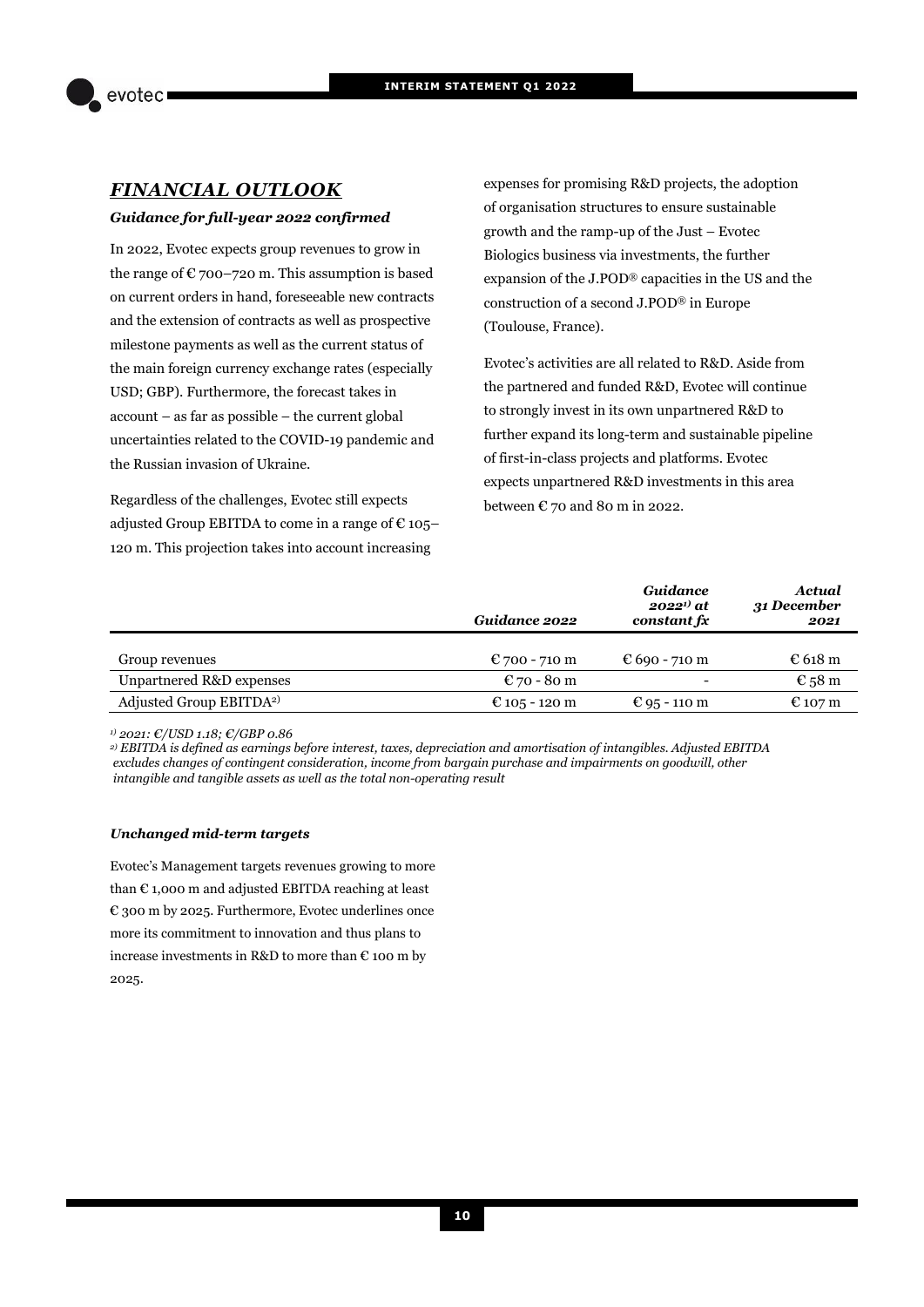$\mathbf{I}$ 



#### *Evotec SE and Subsidiaries Consolidated interim statement of financial position as of 31 March 2022*

| in T $\epsilon$ except share data                                          | as of<br>31 March 2022 | as of<br>31 December 2021 |
|----------------------------------------------------------------------------|------------------------|---------------------------|
| <b>ASSETS</b>                                                              |                        |                           |
| <b>Current assets:</b>                                                     |                        |                           |
| - Cash and cash equivalents                                                | 660,488                | 699,326                   |
| — Investments                                                              | 194,328                | 158,908                   |
| - Trade accounts receivables                                               | 93,833                 | 132,078                   |
| - Accounts receivables from associated companies and other                 | 5,114                  |                           |
| long-term investments                                                      |                        | 2,643                     |
| - Inventories                                                              | 26,076                 | 25,793                    |
| - Current tax receivables                                                  | 16,288                 | 23,419                    |
| — Contract assets                                                          | 18,784                 | 18,614                    |
| - Other current financial assets                                           | 229                    | 264                       |
| - Prepaid expenses and other current assets                                | 46,373                 | 39,895                    |
| <b>Total current assets</b>                                                | 1,061,513              | 1,100,940                 |
|                                                                            |                        |                           |
| <b>Non-current assets:</b>                                                 |                        |                           |
| $-$ Long-term investments                                                  | 215,541                | 268,793                   |
| - Long-term investments accounted for using the equity-method              | 16,286                 | 13,068                    |
| - Property, plant and equipment<br>- Intangible assets, excluding goodwill | 521,357                | 484,597<br>30,851         |
| - Goodwill                                                                 | 29,157<br>257,649      | 257,569                   |
| — Deferred tax asset                                                       | 16,264                 | 17,359                    |
| - Non-current tax receivables                                              | 61,595                 | 55,966                    |
| - Other non-current financial assets                                       | 4,797                  | 5,148                     |
| - Other non-current assets                                                 | 864                    | 870                       |
| <b>Total non-current assets</b>                                            | 1,123,510              | 1,134,221                 |
| <b>Total assets</b>                                                        | 2,185,023              | 2,235,161                 |
|                                                                            |                        |                           |
| <b>LIABILITIES AND STOCKHOLDERS' EQUITY</b>                                |                        |                           |
| <b>Current liabilities:</b>                                                |                        |                           |
| $-$ Current loan liabilities                                               | 36,145                 | 36,136                    |
| - Current portion of lease obligations                                     | 14,496                 | 14,473                    |
| - Trade accounts payable                                                   | 74,739                 | 72,598                    |
| - Provisions                                                               | 47,799                 | 39,260                    |
| $-$ Contract liabilities                                                   | 112,865                | 112,061                   |
| - Deferred income                                                          | 14,516                 | 14,718                    |
| $-$ Current income tax payables                                            | 12,676                 | 10,596                    |
| - Other current financial liabilities                                      | 15,706                 | 12,115                    |
| - Other current liabilities                                                | 10,678                 | 12,559                    |
| <b>Total current liabilities</b>                                           | 339,620                | 324,516                   |
| <b>Non-current liabilities:</b>                                            |                        |                           |
| - Non-current loan liabilities                                             | 326,116                | 326,344                   |
| $-$ Long-term lease obligations                                            | 141,810                | 135,964                   |
| - Deferred tax liabilities                                                 | 17,552                 | 17,688                    |
| - Provisions                                                               | 17,261                 | 18,021                    |
| $-$ Contract liabilities                                                   | 31,875                 | 33,476                    |
| - Deferred income                                                          | 461                    | 1,000                     |
| $-$ Other non-current financial liabilities                                | 467                    | 467                       |
| <b>Total non-current liabilities</b>                                       | 535,542                | 532,960                   |
|                                                                            |                        |                           |
| Stockholders' equity:                                                      |                        |                           |
| $-$ Share capital                                                          | 176,953                | 176,608                   |
| - Additional paid-in capital                                               | 1,432,449              | 1,430,136                 |
| - Accumulated other comprehensive income                                   | (9, 912)               | (12, 638)                 |
| - Accumulated deficit                                                      | (289, 629)             | (216, 421)                |
| Equity attributable to shareholders of Evotec SE                           | 1,309,861              | 1,377,685                 |
| Total stockholders' equity                                                 | 1,309,861              | 1,377,685                 |
| Total liabilities and stockholders' equity                                 | 2,185,023              | 2,235,161                 |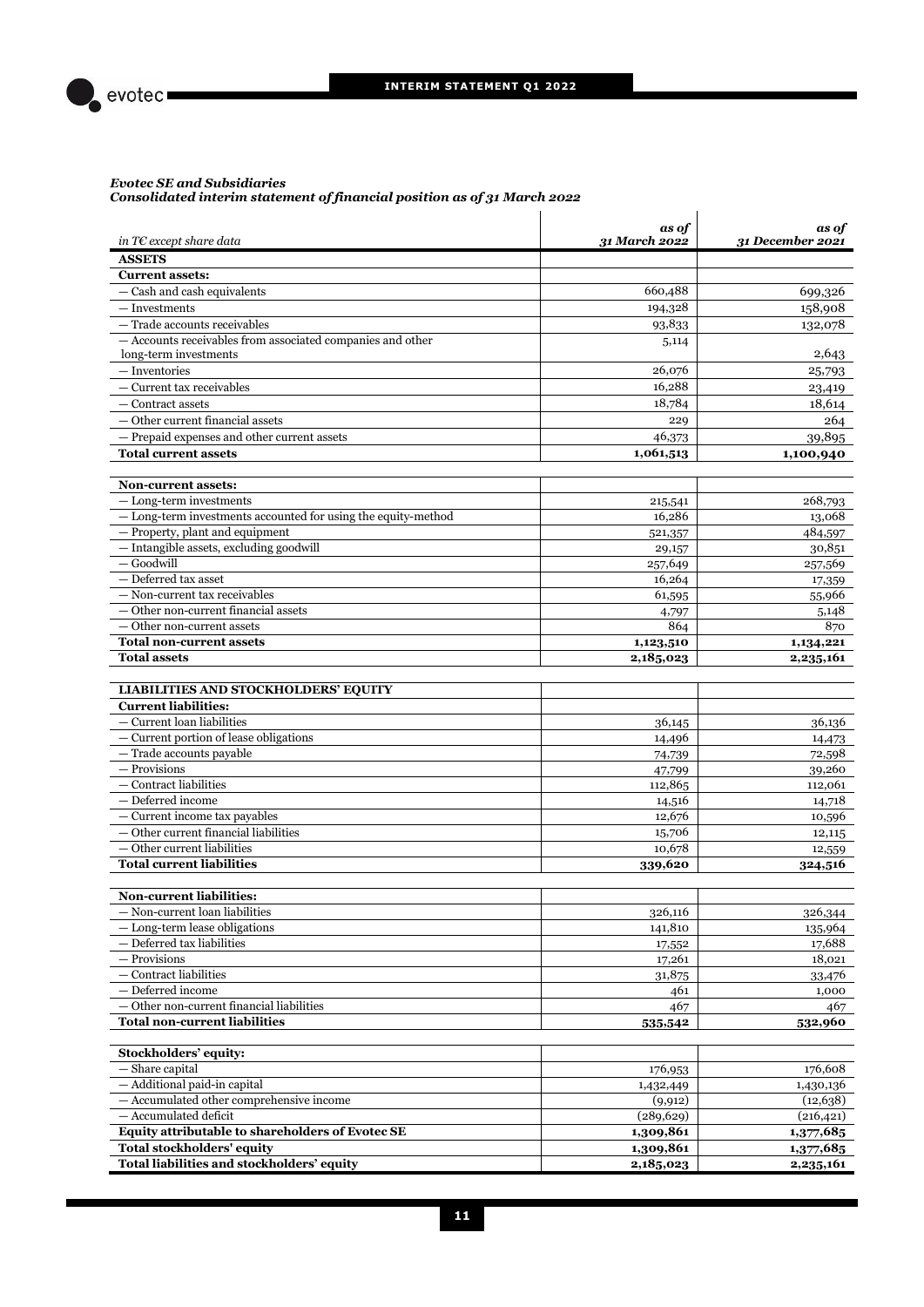

#### *Evotec SE and Subsidiaries*

*Consolidated interim income statement for the period from 01 January to 31 March 2022* 

| in T $\epsilon$ except share and per share data                           | Three months ended<br>31 March 2022 | <b>Three months ended</b><br>31 March 2021 |
|---------------------------------------------------------------------------|-------------------------------------|--------------------------------------------|
| Revenues                                                                  | 164,672                             | 133,085                                    |
| Costs of revenue                                                          | (132, 378)                          | (102, 406)                                 |
| <b>Gross profit</b>                                                       | 32,294                              | 30,679                                     |
|                                                                           |                                     |                                            |
| <b>Operating income (expenses)</b>                                        |                                     |                                            |
| - Research and development expenses                                       | (18, 113)                           | (18, 460)                                  |
| - Selling, general and administrative expenses                            | (31,566)                            | (21, 194)                                  |
| $\overline{-}$ Other operating income                                     | 18,501                              | 16,319                                     |
| Other operating expense                                                   | (653)                               | (566)                                      |
| <b>Total operating income (expenses)</b>                                  | (31, 831)                           | (23,901)                                   |
| <b>Operating income</b>                                                   | 463                                 | 6,778                                      |
|                                                                           |                                     |                                            |
| Non-operating income (expense)                                            |                                     |                                            |
| — Interest income                                                         | 789                                 | 502                                        |
| - Interest expense                                                        | (4,150)                             | (2,314)                                    |
| - Measurement result from investments                                     | (62, 804)                           | 50,443                                     |
| - Share of the result of associates accounted for using the equity method | (4,100)                             | (5, 915)                                   |
| - Foreign currency exchange gain (loss), net                              | 710                                 | 4,976                                      |
| - Other non-operating income                                              | 359                                 | 10                                         |
| - Other non-operating expense                                             |                                     | (40)                                       |
| Total non-operating income (expense)                                      | (69, 196)                           | 47,662                                     |
|                                                                           |                                     |                                            |
| Income (loss) before taxes                                                | (68,733)                            | 54,440                                     |
| Current tax expense                                                       | (3,807)                             | (2,393)                                    |
| - Deferred tax income (expense)                                           | (702)                               | 655                                        |
| <b>Total taxes</b>                                                        | (4,509)                             | (1,738)                                    |
| Net income (loss)                                                         | (73, 242)                           | 52,702                                     |
| thereof attributable to:                                                  |                                     |                                            |
| Shareholders of Evotec SE                                                 | (73, 242)                           | 52,702                                     |
| Weighted average shares outstanding                                       | 176,702,653                         | 164,088,077                                |
| Net result per share (basic)                                              | (0.41)                              | 0.32                                       |
| Net result per share (diluted)                                            | (0.41)                              | 0.32                                       |